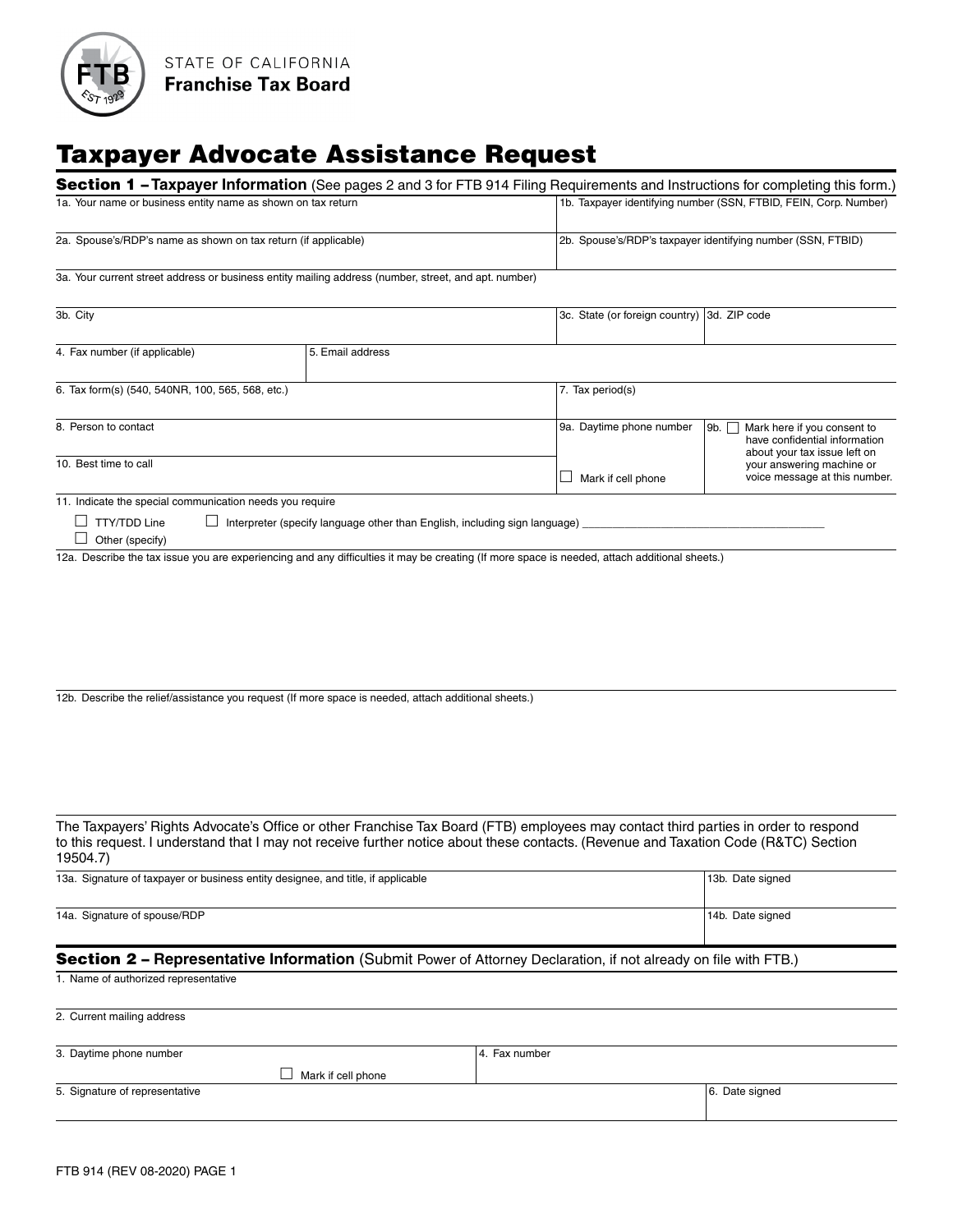## When to Use this Form

Use this form if you:

- Experience a problem with Franchise Tax Board (FTB) that causes unwarranted financial difficulties for you, your family, or your business.
- Face (or your business faces) an immediate threat of adverse action.
- Tried repeatedly to contact FTB, but no one responded, or FTB has not responded by the date promised.

If FTB staff will not help you or will not help you in time to avoid harm, you may submit this form. The Taxpayers' Rights Advocate's Office (TRAO) coordinates resolution of taxpayer complaints and problems, including complaints about unsatisfactory treatment by FTB staff. If your problem is not immediate or if you have been unable to contact the appropriate area, we may refer you to the appropriate area of the department and facilitate that contact. If we accept your case, we may stop certain activities while your request for assistance is pending (for example: wage garnishments, bank levies, and lien filings).

TRAO or other FTB staff may contact third parties as necessary to respond to your request, and you may not receive further notice about these contacts. For more information, refer to R&TC Section 19504.7.

The Taxpayers' Rights Advocate will not consider frivolous arguments raised on this form. For more information about frivolous arguments, go to **ftb.ca.gov** and search for **frivolous**. If you use this form to submit a specified frivolous transmission, you may be subject to a penalty of \$5,000 (R&TC Section 19179).

# Section 1 Instructions

- 1a. Enter your name or business entity name as shown on the tax return that relates to this request for assistance.
- 1b. Enter your taxpayer identifying number. If you are an individual, this number is either a social security number (SSN) or FTB identification number (FTBID). If you are a business entity, this number is your corporation number, partnership number, federal employer identification number (FEIN), etc.
- 2a. Enter your spouse's/registered domestic partner's (RDP) name (if applicable) if this request relates to a jointly filed return.
- 2b. Enter your spouse's/RDP's taxpayer identifying number (SSN or FTBID) if this request relates to a jointly filed return.
- 3a-d. Enter your current mailing address or business entity mailing address, including street number and name, city, state, or foreign country, and ZIP code.
- 4. Enter your fax number, including the area code.
- 5. Enter an email address where you can be reached about the status of your request. We will not use your email address to discuss the specifics of your case unless we initiate a secure email.
- 6. Enter the form number of the state tax return or other form that relates to this request. For example, a California resident with an individual income tax issue would enter Form 540.
- 7. Enter the tax period that relates to this request.
- 8. Enter the name of the individual we should contact. For partnerships, corporations, trusts, etc., enter the name of the individual authorized to act on the entity's behalf. If the contact person is not the taxpayer or other authorized individual, refer to the instructions for Section 2.
- 9a. Enter your daytime phone number, including the area code. If this is a cell phone number, mark the box.
- 9b. If you have an answering machine or voice mail at this number and you consent to TRAO or other FTB staff leaving confidential information about your tax issue at this number, mark the box. You are not obligated to have information about your tax issue left at this number. If other individuals have access to the answering machine or the voice mail and you do not wish for them to receive any confidential information about your tax issue, do not mark the box.
- 10. Indicate the best time to call you. Specify a.m. or p.m. hours.
- 11. Indicate any special communication needs you require (such as sign language). Specify any language other than English.
- 12a. Describe the tax issue you are experiencing and any difficulties it may be creating. Specify the actions that FTB has taken (or not taken) to resolve the issue. If the issue involves an FTB delay of more than 30 days in resolving your issue, indicate the date you first contacted FTB for assistance in resolving your issue.
- 12b. Describe the relief/assistance you request. Specify the action that you want taken and that you believe necessary to resolve the issue. Furnish any documentation or substantiation that you believe would assist us in resolving the issue.
- 13-14. If this is a joint assistance request, both spouses/RDPs must sign the appropriate lines and enter the date the request was signed. If only one spouse/RDP requests assistance, only the requesting spouse/RDP must sign the request. If you submit this request for another individual, only a person authorized and empowered to act on that individual's behalf should sign the request. Requests for corporations must be signed by an officer and include the officer's title.

Signing this request allows FTB by law to suspend any applicable statutory periods of limitation (R&TC Section 21004). However, it does not suspend any applicable periods for you to perform acts related to assessment, collection, or requesting a hearing.